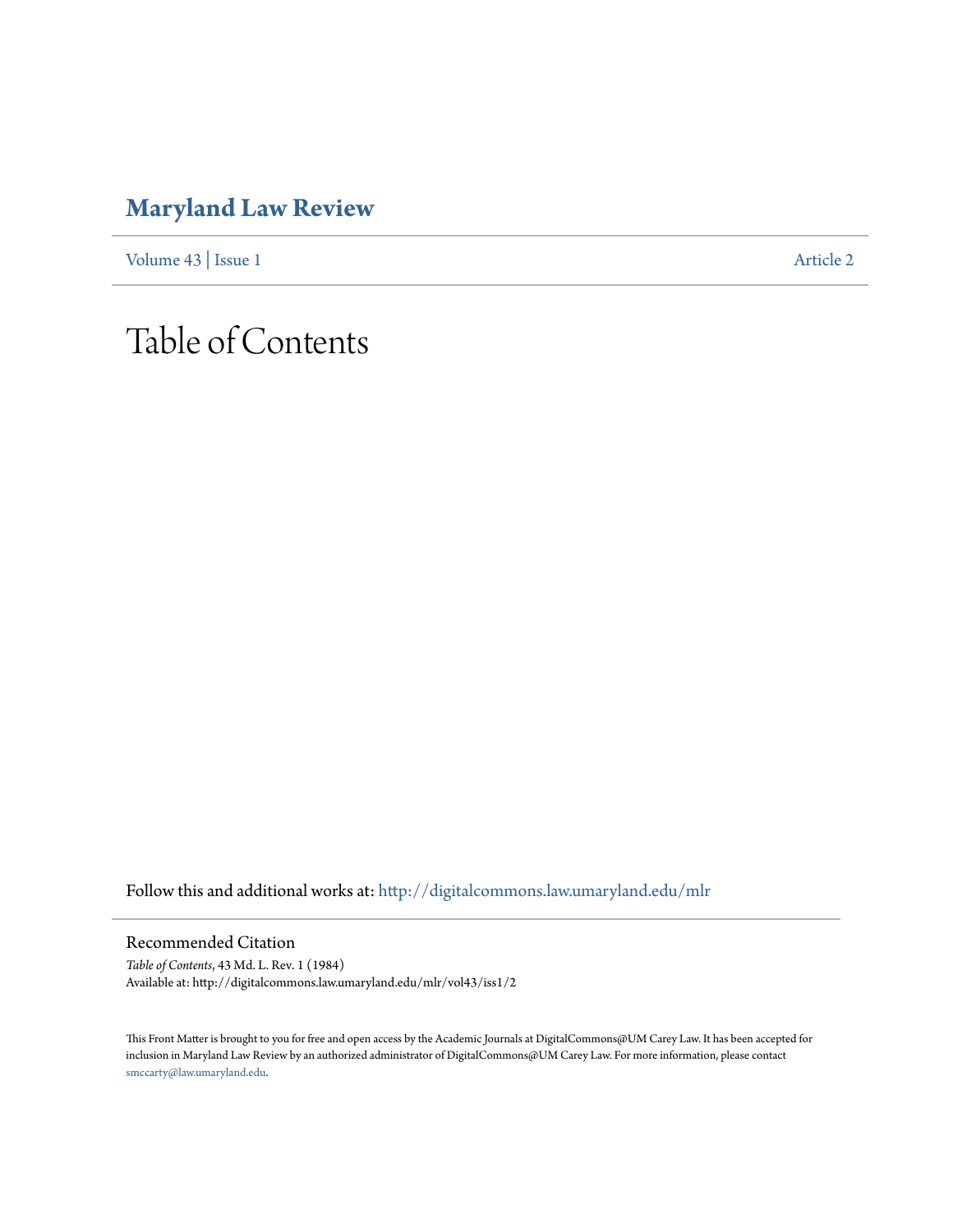## **Maryland Law Review**

| <b>VOLUME 43</b>           | 1984<br>© Copyright Maryland Law Review, Inc. 1984                               |                     | NUMBER 1                |
|----------------------------|----------------------------------------------------------------------------------|---------------------|-------------------------|
|                            | TABLE OF CONTENTS                                                                |                     |                         |
|                            | SYMPOSIUM: DIRECTIONS IN LABOR LAW-<br>CONCERN FOR THE DIGNITY OF THE WORKER     |                     |                         |
| Introduction               |                                                                                  | David S. Bogen      | -1                      |
| Labor Law and Free Speech: | The Curious Policy of Limited Expression                                         |                     |                         |
|                            |                                                                                  | Julius Getman       | $\overline{\mathbf{4}}$ |
| Revisionism in Labor Law   |                                                                                  | Matthew W. Finkin   | 23                      |
|                            | Democracy in a One-Party State:<br>Perspectives from Landrum-Griffin             |                     |                         |
|                            |                                                                                  | Clyde W. Summers    | 93.                     |
|                            | <b>ARTICLE</b>                                                                   |                     |                         |
|                            | Use of the Freedom of Information Act<br>For Discovery Purposes                  |                     |                         |
|                            |                                                                                  | Edward A. Tomlinson | 119                     |
|                            | <b>RECENT DECISION</b>                                                           |                     |                         |
|                            | Hauch v. Connor-Beginning a Transition<br>in Maryland Conflict of Laws Doctrine? |                     | 204                     |